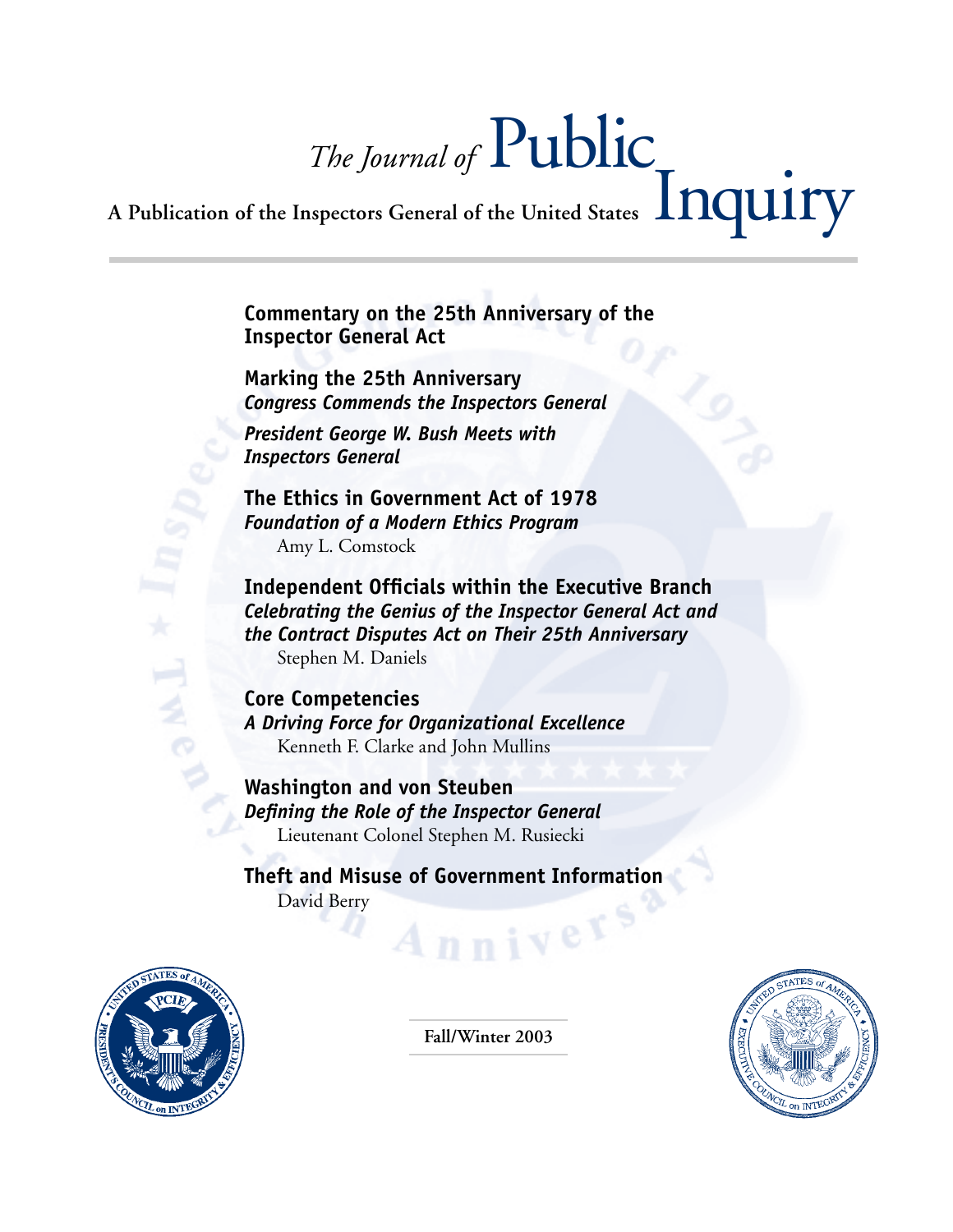DAVID BERRY *Counsel to the Inspector General, National Labor Relations Board*

# **Theft and Misuse of Government Information**

ost people have a general understanding that improper release of certain categories of information, such as classified documents or Privacy Act<sup>1</sup> information, is wrong and that doing so may result in criminal charges. Notorious examples of these cases range from FBI agents who become spies and provide classified information to foreign countries to illegal interceptions of wireless telephone calls that are tape recorded and then released to the news media. More mundane examples may involve administrative penalties for the improper release of Privacy Act information. What these examples and others have in common is a statute that protects a particular category of information from improper disclosure by imposing criminal penalties.2

There is also a broad category of nonpublic government information that is not protected by a specific criminal statute, but its improper release may, nevertheless, be equally as detrimental to government as improper release of the information is specifically protected by a criminal statute. Examples of this type of information may include the amounts of sealed bids, recommendations for a policy that have not yet been adopted, draft agency decisions, drafts of proposals for rules, and opinions or recommendations of government attorneys. Although a specific statute does not

<sup>2</sup>*See, Id*. (Privacy Act information); 18 U.S.C. § 793 (national defense information); 18 U.S.C. § 794 (national defense information); 18 U.S.C. § 1902 (crop information); 18 U.S.C. § 1905 (trade secrets); 18 U.S.C. § 1906 (bank examination information); 18 U.S.C. § 1907 (farm credit information); 18 U.S.C. § 2511(c) (communications interceptions).

<sup>1 5</sup> U.S.C. § 552a.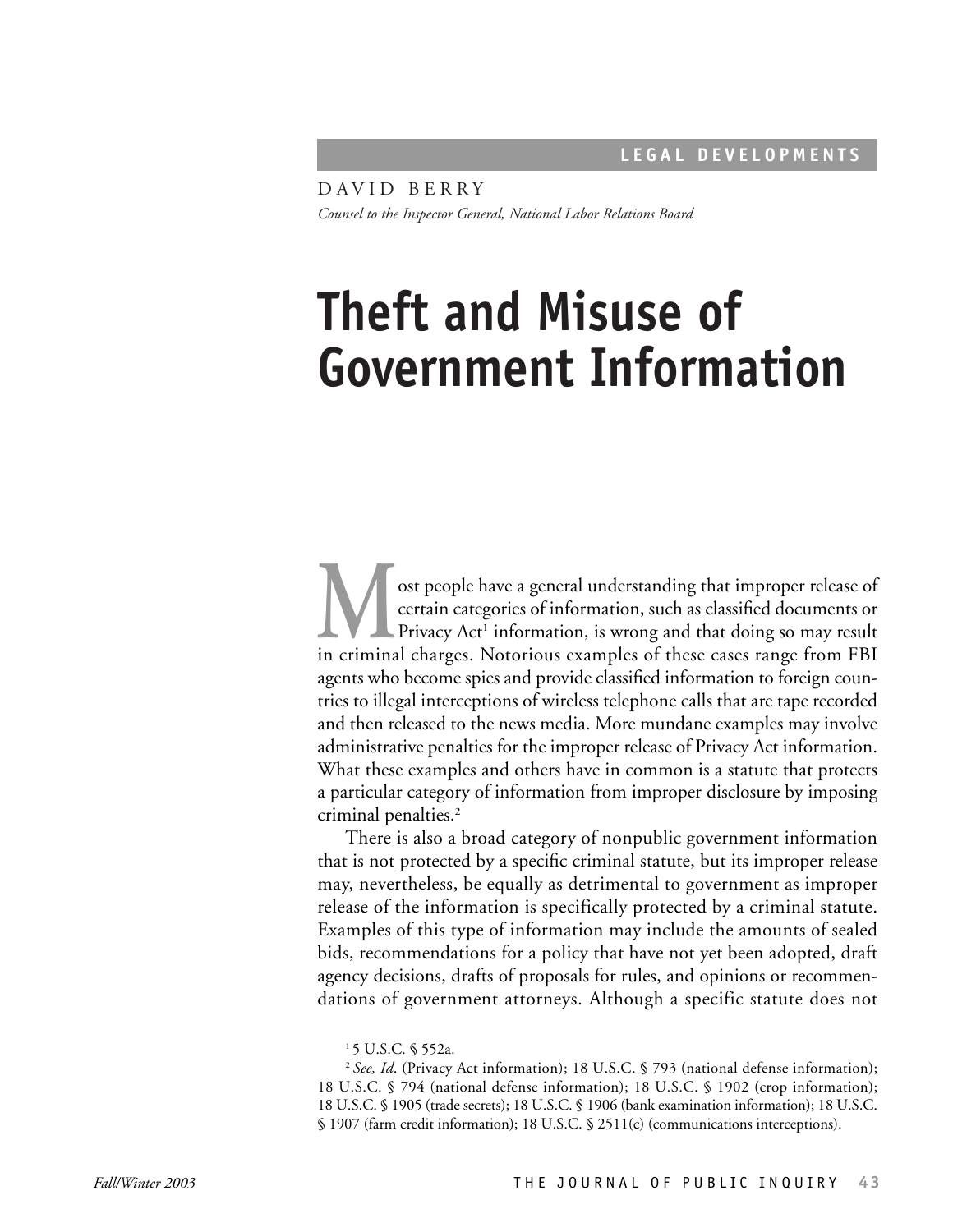protect this information, the improper release of such information can be prosecuted as a crime under the general theft of government property statute 18 U.S.C. § 641.3

The protection provided by 18 U.S.C. § 641 is based on two distinct theories. The first is the technical larceny of property, namely the government supplies that were used in creating the document that memorializes the information.<sup>4</sup> The second has its origins in the common law action of trover—conversion of property occurring when the owner's rights to that property are seriously interfered with so as to justify compensating the owner for the full value of the property.<sup>5</sup>

# **Larceny—The Theft of a Record**

Larceny is generally the unlawful taking and carrying away of another person's property with the intent to permanently deprive that person of the possession of the property.<sup>6</sup> Government records are government property. If a person copies a government record by using government equipment and supplies, those duplicate copies likewise belong to the government.<sup>7</sup> The fact that the

3 18 U.S.C § 641 provides: Whoever embezzles, steals, purloins, or knowingly converts to his use or the use of another, or without authority sells, conveys or disposes of any record, voucher, money, or thing of value of the United States or of any department or agency thereof, or any property made or being made under contact for the United States or any department or agency thereof; . . . [s]hall be fined under this title or imprisoned not more than ten years, or both; but if the value of such property does not exceed the sum of \$1,000, he shall be fined under this title or imprisoned not more than one year, or both. 4 *See*, United States v. DiGilio, 538 F.2d 972 (3d Cir.

1976) (The defendants were convicted of misappropriation of government records consisting of photocopies of official files. Although the photocopies were made without authorization, the photocopies were government records because one of the defendants used government supplies and equipment to make the photocopies). 5 *See,* Restatement (Second) of Torts § 222A (1965).

<sup>6</sup>*See,* United States v. Coachman, 727 F.2d 1293, 1302, 234 U.S.App.D.C. 194, 203 (1984); BLACK'S LAW DIC-TIONARY 885 (7th ed. 1999).

7 DiGilio, 538 F.2d at 977.

person who made the copies was not authorized to do so does not alter the nature of the character of the records as government property.<sup>8</sup> As a form of government property, the asportation of the originals or copies, as records, is well within the fair warning of the statute in that it "proscribes all larceny-type offenses."9

Although this theory hinges on the theft of the tangible property that memorializes the information, the value of the information is not limited to the value of the paper and toner. While the statute allows for a cost valuation (i.e. the cost of the paper and toner), it also allows for the value as face, par or market. Market value is determined by what a willing buyer will pay a willing seller and, if no commercial market exists for a contraband item, the value of the record may be determined by reference to a thieves' market.<sup>10</sup> If the government can prove the value of the information exceeds \$1,000 by reference to a thieves' market, that value would be a basis for enhancing the nature of the prosecution from a misdemeanor to a felony.<sup>11</sup>

#### **Conversion—The Misuse of a Thing of Value**

It is not always necessary for a thief to take the paper that memorializes the information. Easily memorized small amounts of information may be just as valuable as volumes of printed information. Examples of this type of information include amounts of bids in a sealed bidding situation, knowing in advance an agency's regulatory decision, or even who may be the subject of an investigation. When information is improperly released without the theft of the tangible property

<sup>8</sup>*Id*. <sup>9</sup>*See, Id*. at 978. <sup>10</sup>*Id*. at 979.

<sup>11</sup>*Id*. at 978-82, *see, cf.,* United States v. Jeter, 775 F.2d 670, 680-81 (6th Cir. 1985), *cert. denied*, 475 U.S. 1142, 106 S.Ct. 1796, 90 L.Ed.2d 341 (1986) (the court applied a conversion theory when valuing the information based on a thieves market rather value of the carbon copies).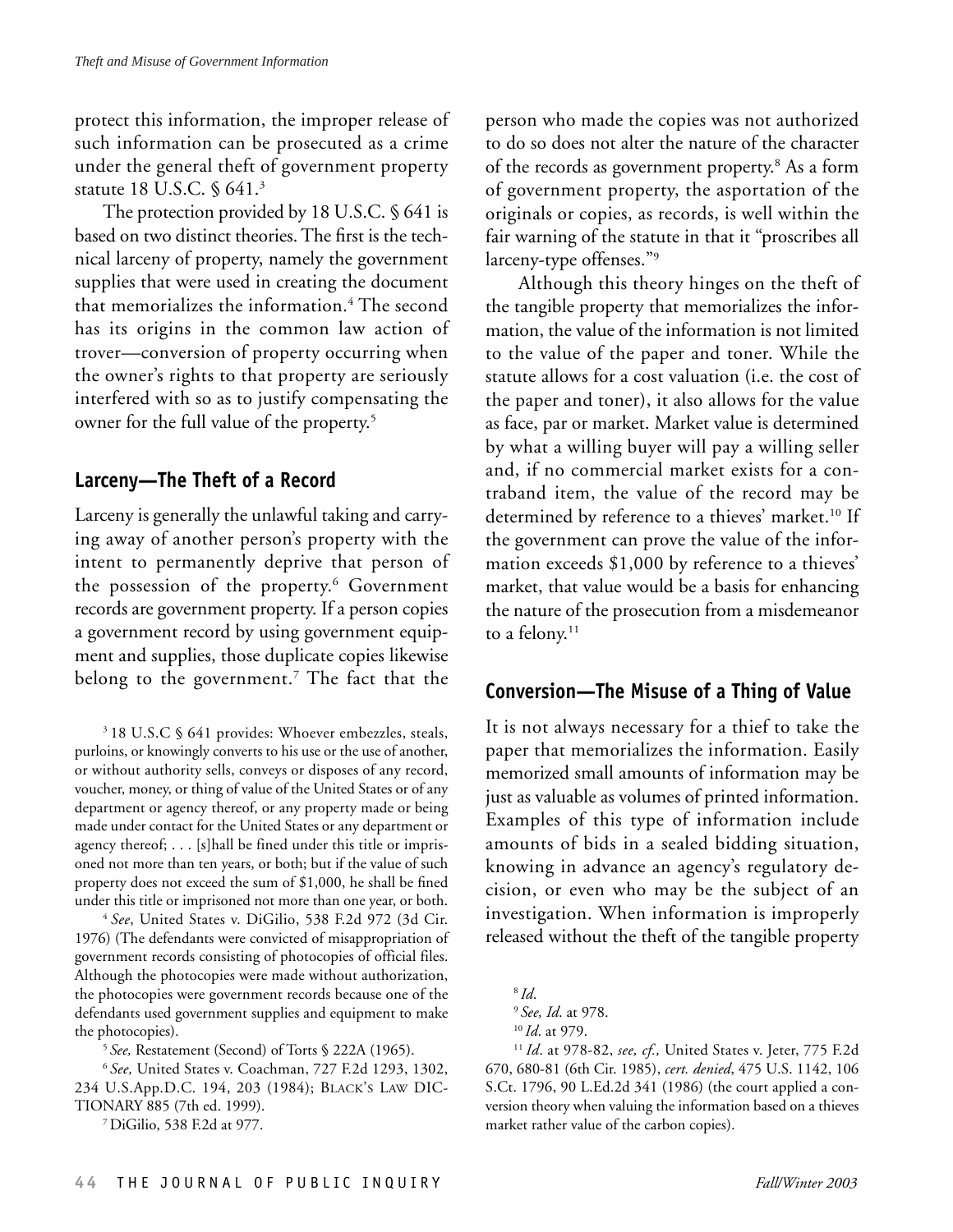that memorializes that information, that conduct is a misuse of the information that is akin to theft of the intangible information and it is as equally proscribed by 18 U.S.C. § 641.

At common law, conversion provided a tort remedy to the owner whose material property was taken from him.12 That remedy made the owner whole for the loss of the use of the property. This theory works very well when dealing with tangible property and some measurable loss of use. The theory is less clearly applicable when the property is intangible nonpublic information that is improperly disclosed to a third party. This is particularly evident considering that when nonpublic information is improperly disclosed what is taken are the benefits of ownership of the information without the loss of the physical possession of the information.

What is central to the prosecution under a conversion theory is that the information itself must have some value and that the improper release of the information lessens that value. As stated earlier, the value is not limited to the expense of producing or memorializing the information itself. The true value of a document or record is the content and the paper itself generally has little value apart from its content.<sup>13</sup> In fact, the primary motivation in pursuing an investigation and eventual prosecution and/or personnel action is the loss of the value of the information once the improper release occurs.

Although this reasoning has been accepted by almost every circuit that has considered this issue,14 the Ninth Circuit, in a case in 1959, held

<sup>14</sup>*See, e.g.,* United States v. Matzkin, 14 F.3d 1004, 1020 (4th Cir. 1994); Jeter, 775 F.2d at 680; United States v. May, 625 F.2d 186, 191-92 (8th Cir. 1980); United States v. Croft, 750 F.2d 1354, 1359-62 (7th Cir. 1984); United States v. Girard, 601 F.2d 69, 71 (2d Cir.), *cert. denied*, 444 U.S. 871, 100 S.Ct. 148, 62 L.Ed.2d 96 (1979).

that conversion was limited to tangible property.15 In that case, the court found that appropriating the services of another did not constitute a thing of value under 18 U.S.C. § 641. Since then, however, the Ninth Circuit seemed to embrace the notion that a "thing of value," as the term is used in other criminal statutes, does include intangible property.16 In 1986, the court stated that the validity of the earlier holding as binding authority had been seriously undermined and appeared to have been rejected.17 Despite that statement, the court continues to find that information in an intangible form cannot be the subject of a prosecution based on conversion under 18 U.S.C. § 641.18

In enacting 18 U.S.C. § 641, Congress codified more than the common law principles of larceny.19 The section is broader and includes acts of misuse and abuse of government property.20 The Supreme Court interpreted 18 U.S.C. § 641 as applying to "acts which constituted larceny or embezzlement at common law and also acts which shade into those crimes but which, most strictly considered, might not be found to fit their fixed definitions."21 Between the common law offense of embezzlement and larceny lies a gap in which the

<sup>15</sup> Chappell v. United States, 270 F.2d 274, 277 (9th Cir. 1959).

<sup>16</sup>*See,* United States v. Schwartz, 785 F.2d 673. 680-81 (9th Cir. 1986) (holding assistance in arranging a merger between union was a thing of value under 18 U.S.C. §1954); United States v. Sheker, 618 F.2d 607, 609 (9th Cir. 1980) (holding information regarding the whereabouts of a witness was a thing of value under 18 U.S.C. § 912); United States v. Friedman, 445 F.2d 1076 (9th Cir), *cert.denied*, 404 U.S. 958, 92 S.Ct. 326, 30 L.Ed.2d 275 (1971) (implicitly holding that government information is a thing of value under 18 U.S.C. § 641). 17 Schwartz, 785 F.2d at 681 n4.

<sup>18</sup>*See,* United States v. Tobias, 836 F.2d 449, 451 (9th Cir. 1988); United States v. Hulberg, Nos. 90-50659, 91-50000, 1992 WL 16802 (9th Cir. Feb. 4, 1992).

<sup>19</sup>*See,* United States v. Matzkin, 14 F.3d 1014, 1020 (4th Cir. 1994).

<sup>20</sup>*See, Id*.

21 Morissette v. United States, 342 U.S. 246, 269 n.28, 72 S.Ct. 240, 253, 96 L.Ed. 288 (1952).

<sup>12</sup>*See,* Restatement (Second) of Torts § 222A (1965).

<sup>&</sup>lt;sup>13</sup> United States v. Lambert, 446 F.Supp. 890, 894 (D. Conn. 1978), *aff'd*, 601 F.2d 69 (2d Cir 1979).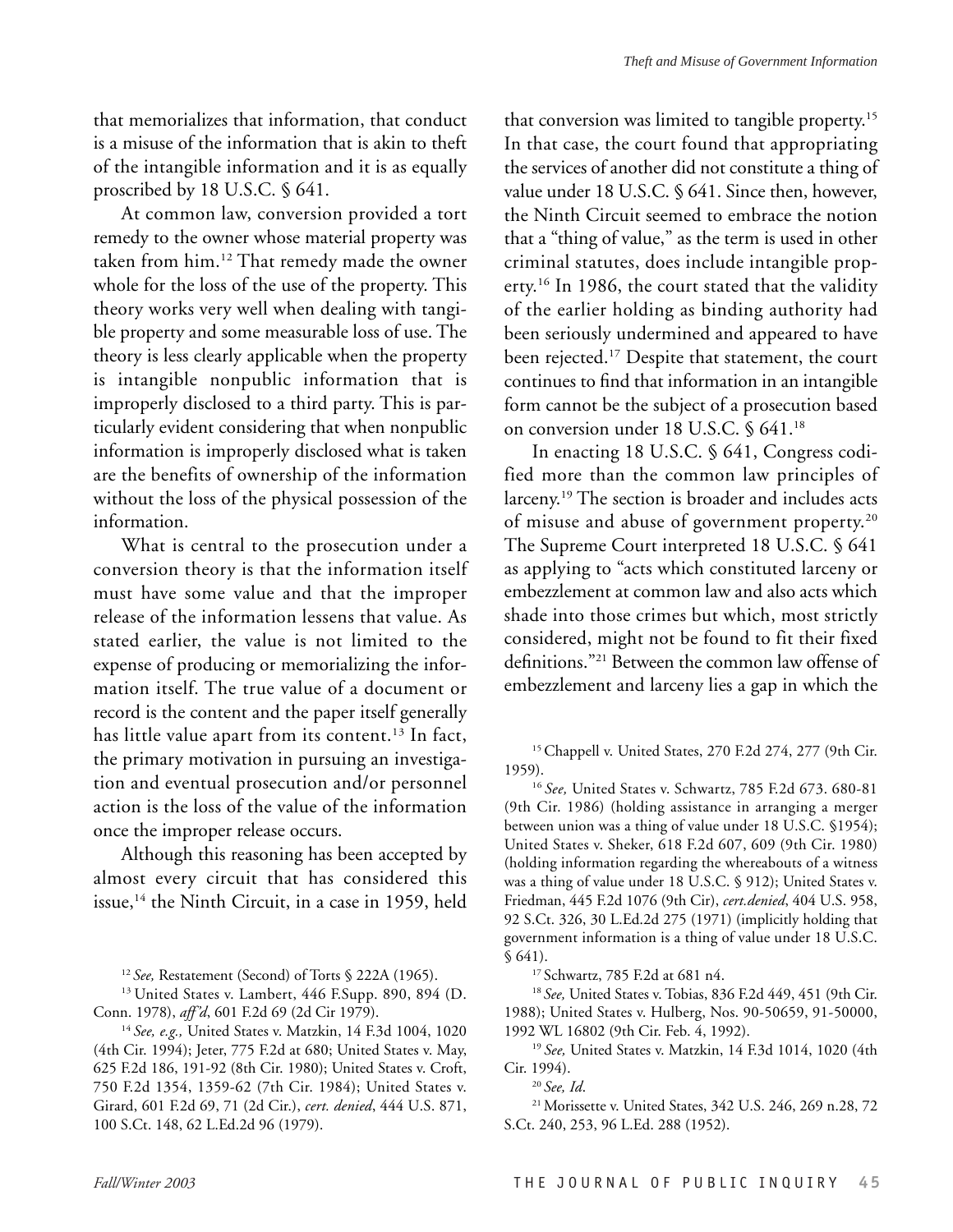intangible information fits nicely. "To fill this gap, Congress included the word 'steal,' a word 'having no common law definition to restrict its meaning as an offense, and commonly used to denote any dishonest transaction whereby one person obtains that which rightfully belongs to another, and deprives the owner of the right and benefits of ownership . . . . "<sup>22</sup> While at common law this remedy is available only for the conversion of tangible property, the inclusion of the phrase "thing of value" in 18 U.S.C. § 641 expands the statute's protection to intangible property.<sup>23</sup>

#### **The Value May Determine Whether It Is Larceny or Conversion**

There are instances when the intangible nature of information will prevent a true valuation. If the monetary value of the information itself cannot be proved, the government must establish that a larceny of the record occurred; and the government may not resort to theory of conversion because without proof of a monetary value, the "thing of value" element of conversion has not been proven.<sup>24</sup> This point is illustrated by comparing two cases: one involving contracting bids, the other involving information from a draft administrative law judge's opinion.

In the contracting bid case,<sup>25</sup> the defendant paid a procurement official for information related to scheduling, quality, and biding that was not available to the public. The payments from the defendant to the procurement official started at \$200 and eventually increased to \$1,000. Part of the information the defendant received was that his client's bid was \$50 million less than the main competitor's bid. The value of this information was far greater than the amount paid for it or what it would cost to copy the bid proposal. "This information was of great value to the government because the unauthorized use of this bid amount would allow [the defendant's] client to increase its bid by many millions and still be the low bidder on the procurement."<sup>26</sup> In this case it was not necessary to prove that tangible property was removed from the government's possession.

In the draft administrative law judge's opinion case, $27$  a clerical employee who was responsible for formatting the opinion provided a copy of the draft opinion to a party to the litigation. The party in the litigation also happened to be the clerical employee's outside employer. The party did not request, solicit, or offer to pay for the draft opinion. In fact, when the party received the draft opinion, they provided it to their attorney who then notified the administrative law judge. Although there are circumstances where this information might have some monetary value, in this case there was no known monetary value. Rather, the value of the information was the nonmonetary loss of the integrity of the judicial process. While this particular type of loss in the value might be quite detrimental to an agency, the government was limited to valuing the information based upon the technical larceny of the supplies used to create the copies of the draft opinion.<sup>28</sup>

# **Intent and the First Amendment**

Equally as important as value is criminal intent because without criminal intent there is no crime. Although the statute imposes the requirement of the government to prove that the conversion was "knowingly" and "without authority," these requirements do not equate with criminal intent. For that, the text of the statute is silent. Nevertheless, the

<sup>22</sup> United States v. Lambert, 446 F.Supp. at 894 (quoting Crabb v. Zerbst, 99 F2d 562, 565 (5th Cir. 1938)).

<sup>23</sup>*See,* United States v. Collins, 56 F.3d 1416, 1419, 312 U.S.App.D.C. 346, 349 (1995).

<sup>24</sup>*See,* DiGilio 538 F.2d at 978-79.

<sup>25</sup> Matzkin, 14 F.3d at 1014.

<sup>26</sup>*See, Id*. at 1021.

<sup>27</sup>*See,* OIG, NLRB Semiannual Report Oct. 2000 at 12-13.

<sup>28</sup>*See, c.f.,* DiGilio, 538 F.2d at 978-79.